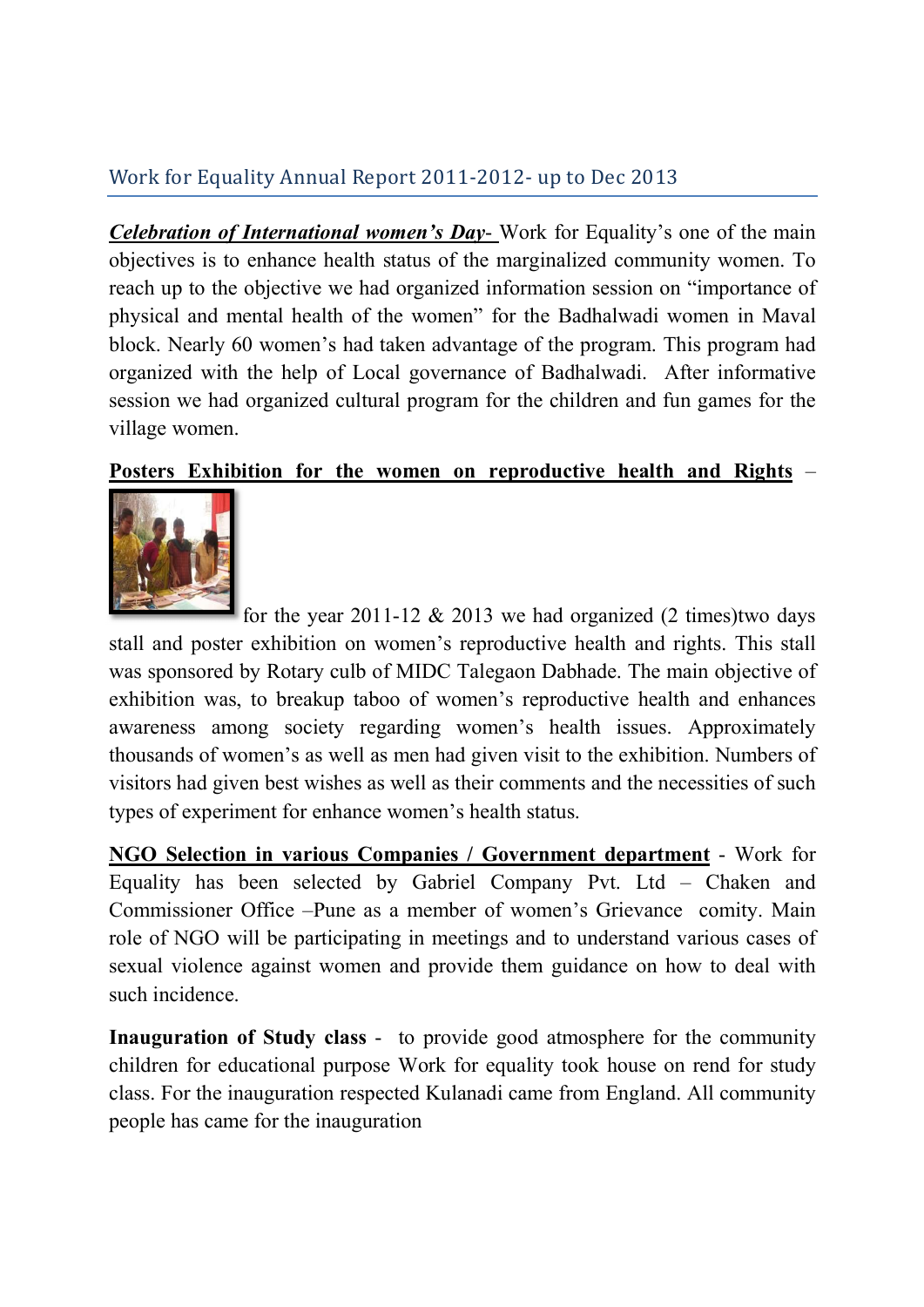

Conduct Study class for the community children- it was first initiative by NGO to start study class for the community children to enhance their educational performance. Fifteen children are taking benefit of the study class. It helped to increase educational interest of children as well as their grade in exams. All the study class children has got good marks in exam.

## Organized summer camp for the marginalized community children and youth

– We had organized one day summer camp for the beneficiaries of Sonzari community children and young girls. All Gammat Shala beneficiaries were participated in summer camp. They played various fun games and played in Park



the whole day. It was great fun for them.

Aid for health promotion for the Sonzari community member – Sonzari community member's health status is very poor. One of the community members (Laxman Saponishi) is a patient of Diabetic. He had a leg injury and due to poor economical status he was not able to get proper treatment in hospital. Doctor gave him warning due to lack of treatment his leg could be removing. Work for Equality done advocacy with hospital and got him free treatment. For the medicine purpose NGO helped him to get

Health camp for Sonzari community – We had organized Health camp for the Sonzari community. Dr. Manudhune from Indori had provided his service. This camp was organized with the collaboration of Primary Health center Talegaon.



Around 53 people get benefit of the camp.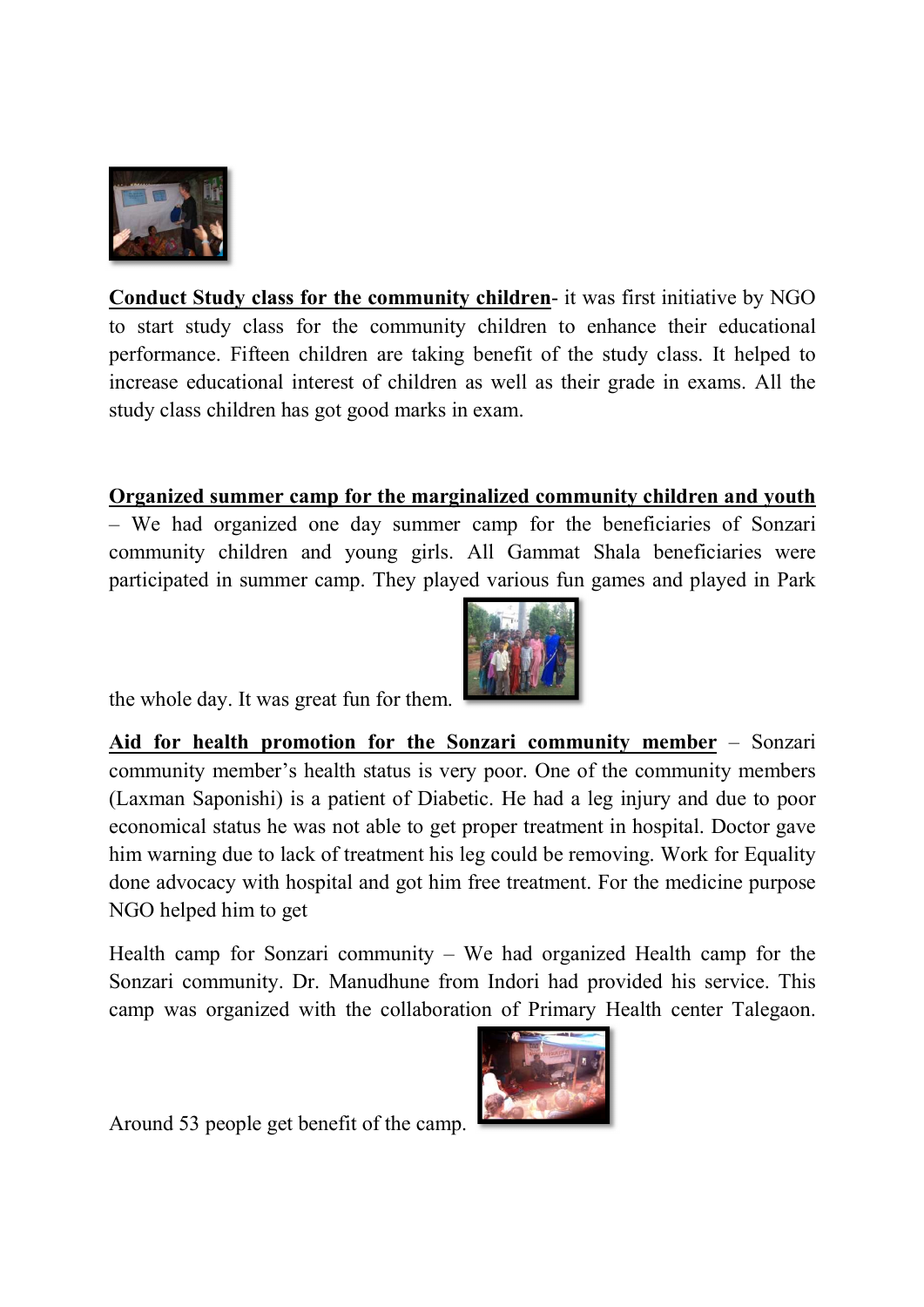*Celebration of world AIDS Day (2011-2012)* – On the occasion of World AIDS Day, we had organized one day workshop on HIV/AIDS for the Indrayani college student in Talegaon Dabhade. This program was sponsored by Hindustan Electricity Company. Nearly 150 students took advantage of the session. Mrs. Meghana Marathe , welfare department from Forbes Marshal had invited as a resource person. She emphasized students to follow ABC (Absence, Be faithful and use of condom) to protect themselves by sexual transmitted infection.

For the participation of students to understand their views about HIV/AIDS, we had organized various competitions likes essay writing, drawing and speech competition. The winners had given attractive prizes.

Celebration of world AIDS Day with Top tech company's employees (2012- 2013)- women are the most victim of HIV due to lack of awareness and right information. To understand the thing, work for Equality has organized awareness workshop for Top tech company's women employees. This program has done with the collaboration of Rotary Club of Talegaon. Around 200 women got benefit of

the program<br> **Youth For Human Rights training program (2011-2012)**– Work for Equality with association of YHRI international conducted human rights training program with Lohagaon boys hostels, Ambi school, Shivaji Vidyalaya – Naulakh umbrae, school no 3. Total 240 students got opportunity to understand about Human Rights. The outcome of this training program was to formed one youth group from school no 3 and performed street play on right to education for girls. 2012-2013- after understanding the importance of program, for the year 2012-2013

work for Equality has conducted youth for human rights program for 10 schools/colleges. Some of the youth group came forward and spread awareness amongst society in various issue like no to crackers. Women status in our society



etc… through the program we reached up to the 1800 students.